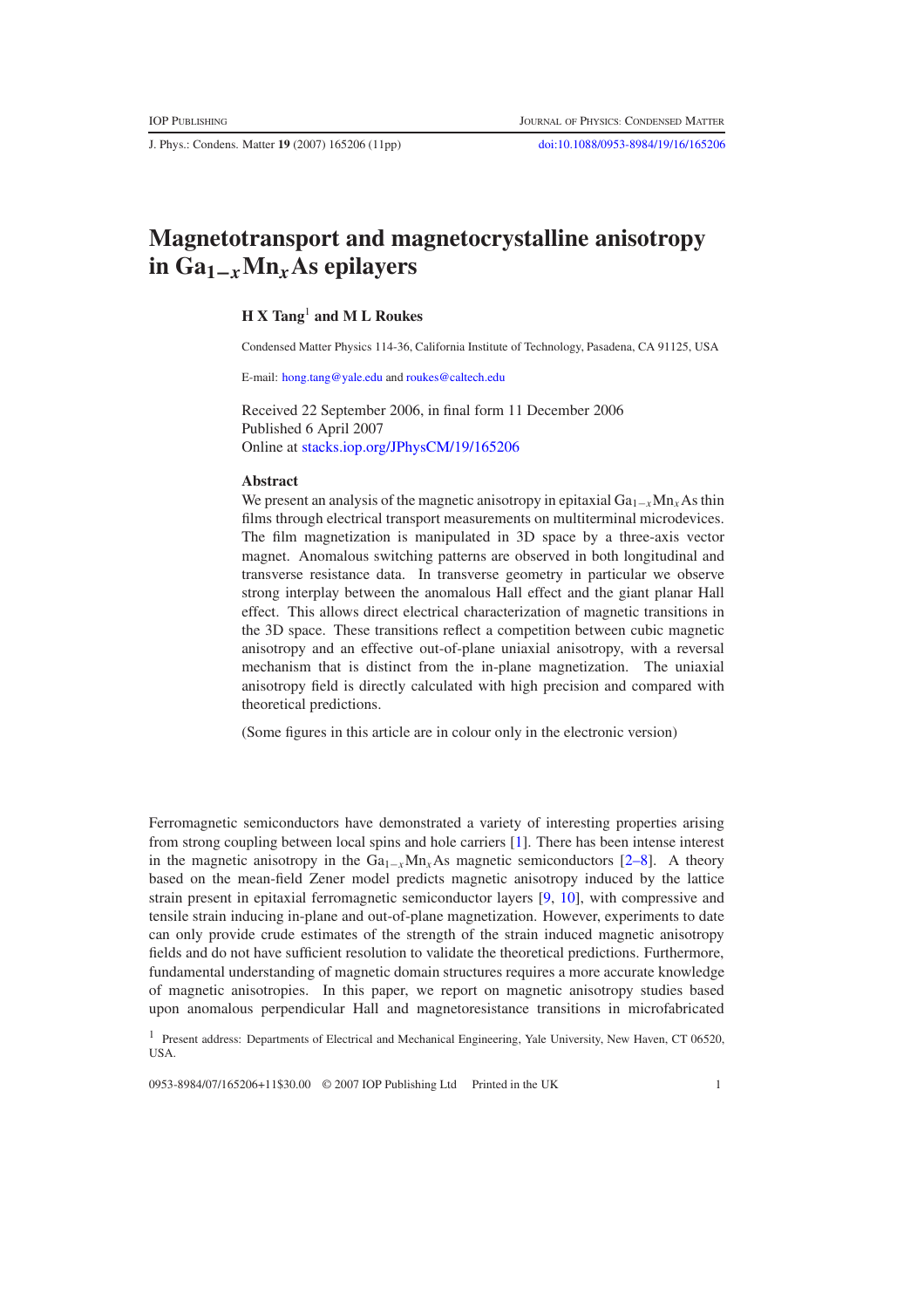Ga<sub>1−*x*</sub>Mn<sub>*x*</sub>As multiterminal microdevices. The manifested magnetic transitions are interpreted based on competition between strain induced out-of-plane uniaxial anisotropy and crystalline cubic anisotropy. All relevant magnetic anisotropy fields are obtained with high precision.

Ga1−*x*Mn*x*As epilayers grown on GaAs substrate are under compressive latticemismatching strain, and as a result they have strong in-plane magnetic anisotropy [\[1\]](#page-9-0). In a previous paper [\[11\]](#page-10-2) we reported the enormous spontaneous Hall resistance jumps in Ga1<sup>−</sup>*x*Mn*x*As microjunctions subjected to a sweeping in-plane magnetic field. This giant planar Hall effect (GPHE) was qualitatively explained by macroscopic-scale domain reversal governed by the combined effect of a dominant cubic anisotropy and a weak uniaxial in-plane anisotropy field of unknown origin. Both the cubic anisotropy field and this weak in-plane anisotropy field were derived from magnetotransport measurement data.

<span id="page-1-0"></span>The intriguing giant planar Hall effect in  $Ga_{1-x}Mn_xAs$  encouraged us to explore the magneto-electric effect with magnetization oriented other than in-plane, such as a conventional Hall measurement where the field is applied perpendicular to the films. Sample preparation and our experimental setup were described in an earlier publication [\[11\]](#page-10-2).

For a single-domain magnetic conductive material with the application of magnetic field **H** and current density **j**, the electrical field in the sample is given by [\[12,](#page-10-3) [13\]](#page-10-4)

$$
\mathbf{E} = \rho_{\perp} \mathbf{j} + (\rho_{\parallel} - \rho_{\perp}) (\mathbf{j} \cdot \hat{\mathbf{m}}) \hat{\mathbf{m}} + (R_0 \mathbf{H} + R_S 4\pi \mathbf{M}) \times \mathbf{j}, \tag{1}
$$

where  $\hat{\mathbf{m}}$  is a unit vector directed along the magnetization **M**,  $R_0$  is the normal Hall resistivity and  $R<sub>S</sub>$  is an anomalous Hall effect coefficient. In this equation, the first two terms contribute to the longitudinal magnetoresistance and the planar Hall effect observed in this material [\[11\]](#page-10-2). The third and the fourth term represent the normal Hall effect and anomalous Hall effect (AHE), respectively. For ferromagnets with free carriers, the anomalous coefficient  $R<sub>S</sub>$  is in many cases much greater than the ordinary coefficient  $R_0$ , which is  $1/pe$  in a hole doped magnetic semiconductor. For example, in the  $Ga_{1-x}Mn_xAs$  epilayers studied in this work, the hole density is pretty high ( $\sim$ 10<sup>20</sup> cm<sup>-3</sup>) and the ordinary Hall resistance is estimated to be  $0.2$  mΩ  $Oe^{-1}$ . This makes the direct influence of the external field on Hall resistance negligible in the experimental low field region; thus, for the sake of simplicity in the remainder of the paper we shall only consider the contribution of the anomalous Hall effect when sample is subject to a perpendicular field. From equation  $(1)$  the transverse and longitudinal components of the vector **E** are

<span id="page-1-1"></span>
$$
E_x = j\rho_\perp + j(\rho_\parallel - \rho_\perp)\sin^2\theta\cos^2\varphi,\tag{2}
$$

$$
E_y = j(\rho_{\parallel} - \rho_{\perp}) \sin^2 \theta \sin \varphi \cos \varphi + j(R_0 H_{\perp} + R_S 4\pi M_S \cos \theta). \tag{3}
$$

<span id="page-1-2"></span>These expressions are made using the coordinate system shown in figure [1](#page-2-0) where the external electric field is applied along the x direction and the polar angle  $\theta$  and azimuthal angle  $\varphi$  specify the orientation of the magnetic moment. If the planar Hall effect is the only term to be investigated then the magnetic field is applied in the plane of the film to ensure that *M*<sup>⊥</sup> is zero. The intention in this section, however, is to measure the magnetoresistance when the field is applied at some angle to the film plane. In this case *M*<sup>⊥</sup> is not zero and the anomalous Hall effect has to be taken into account.

## **1. Out-of-plane transport measurement results**

Figure [2](#page-2-1) shows the longitudinal magnetoresistance  $R_{\text{sheet}}$  measured at 4.2 K for a magnetic field oriented along the *z* direction and along two orthogonal in-plane angles (20◦ off *x* and *y*, respectively). The field sweep range is  $\pm 1$  T. At higher fields there is a large overall negative magnetoresistive for all three field orientations, consistent with the suppression of localization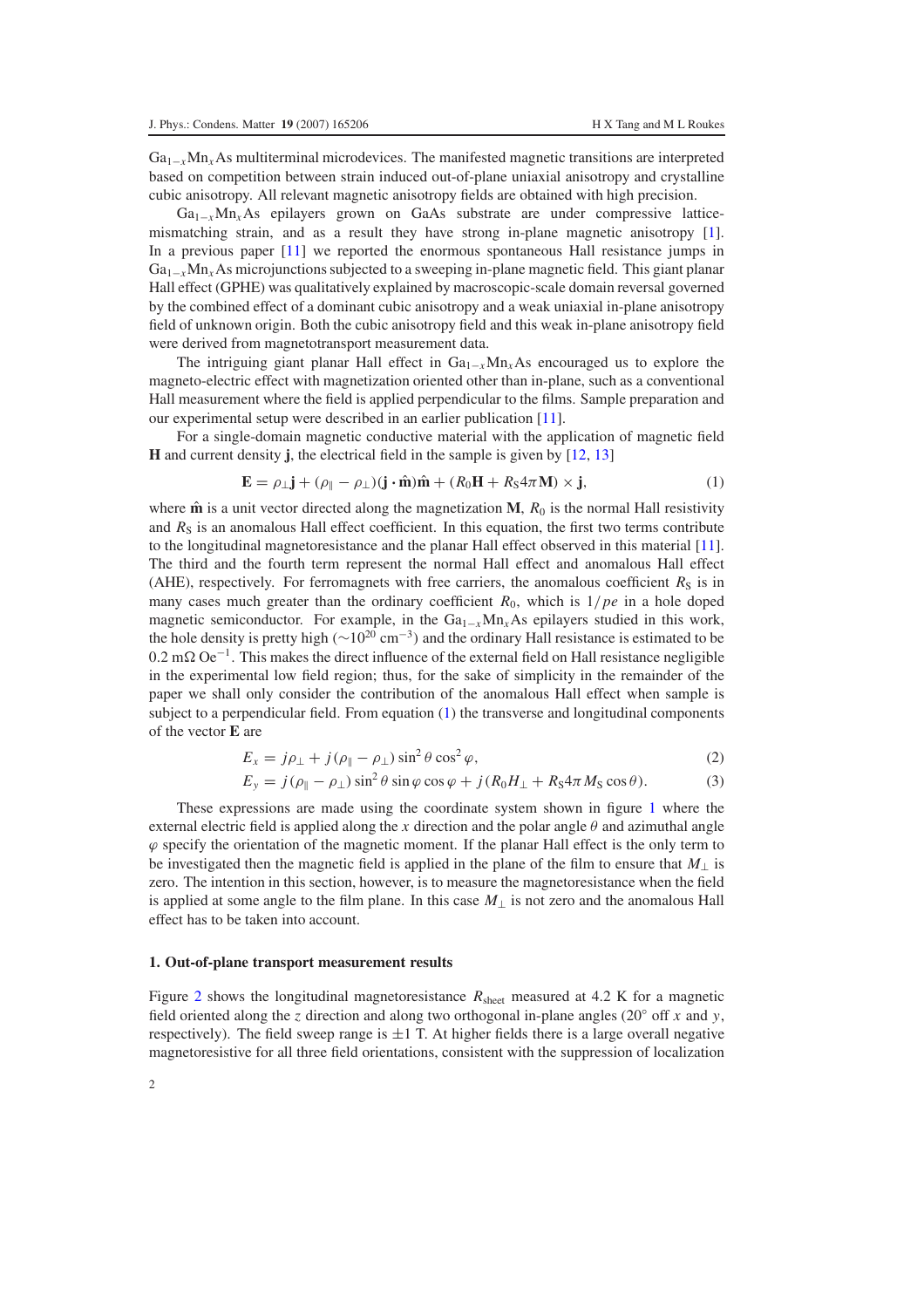<span id="page-2-0"></span>

**Figure 1.** Coordinate system in 3D space for out-of-plane experiments.

<span id="page-2-1"></span>

**Figure 2.** Longitudinal resistance  $R_{sheet}$  for external fields applied in three orthogonal orientations: out-of-plane ( $H \parallel z$ ), in-plane 20° off *x* axis, in plane 20° off *y* axis. The result for a planar Hall resistance *R*<sub>PHE</sub> is also presented. Inset: enlarged view of low field magnetoresistance in the low field region.

in the studied sample [\[14\]](#page-10-5). The normal sheet resistance exhibits a pan-shape in the low field region, with jumps at about  $\pm 1300$  Oe and a flat magnetoresistance region between them. These jumps are associated with the reorientation of the sample magnetization between the perpendicular direction and the in-plane direction. An enlarged view of sheet resistance in the field range  $\pm 1500$  Oe is reproduced in the inset of figure [2.](#page-2-1) The resistance change is ∼35  $\Omega$ , about half the size of the planar Hall resistance jumps (72  $\Omega$ ) at this temperature.

Figure [3](#page-3-0) shows the Hall resistance  $R<sub>H</sub>$  measured as a function of perpendicular field. For comparison, the planar Hall resistance loop at 20◦ off the [110] axis is also presented. At large negative field, the anomalous Hall resistance saturates, corresponding to a saturated magnetization along the −*z* direction. This justifies our assumption that the ordinary Hall contribution is *negligible* in this field range. On sweeping the field up, a broad AHE resistance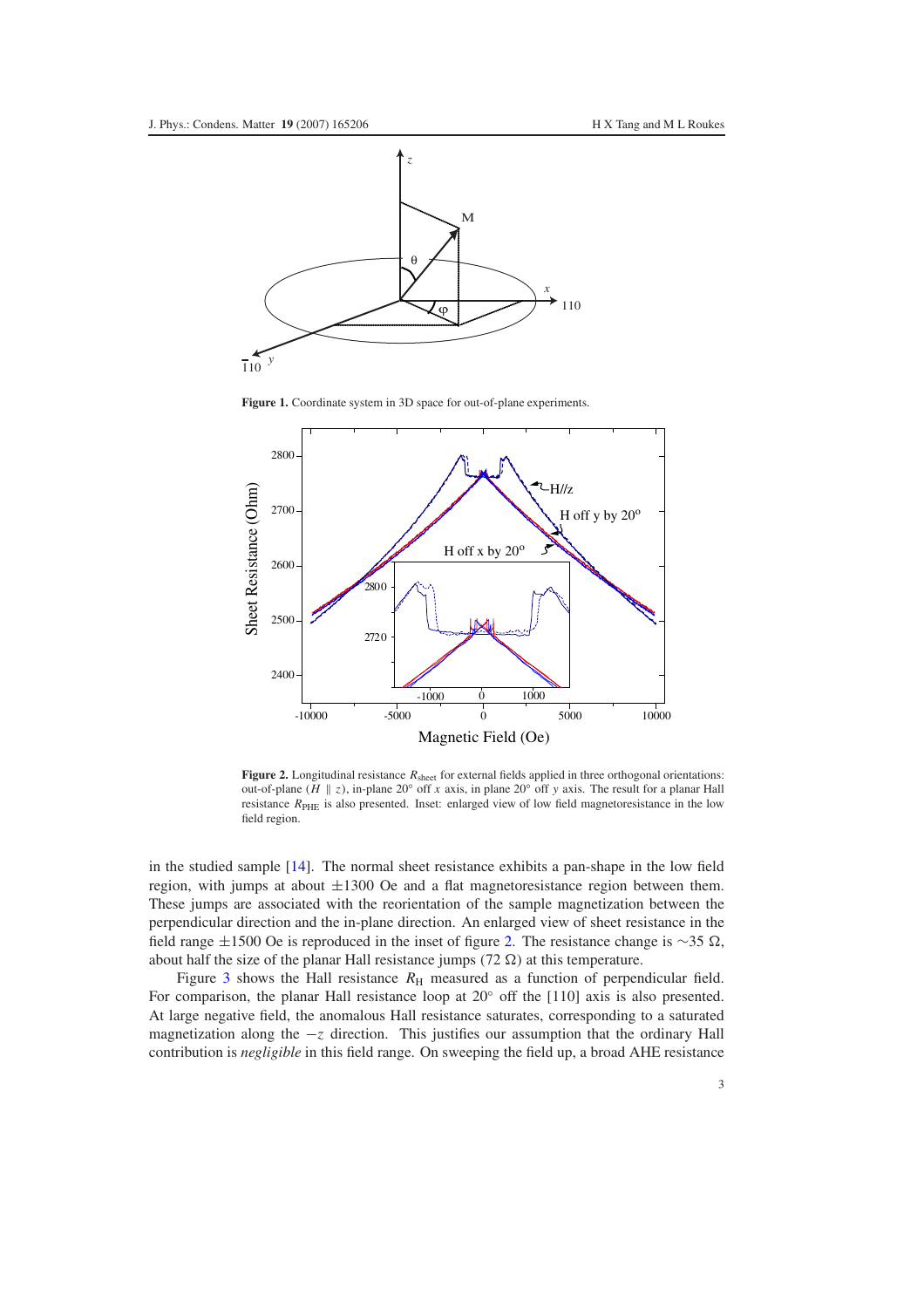<span id="page-3-0"></span>

**Figure 3.** Longitudinal resistance  $R_{\text{sheet}}$  and Hall resistance  $R_H$  for a 100  $\mu$ m wide Hall bar subject to a perpendicular field. For comparison, the result for a planar Hall resistance *R*<sub>PHE</sub> is also presented.

<span id="page-3-1"></span>jump starts at around −1500 Oe and ends at −1000 Oe. Then the normal Hall resistance varies linearly before a second jump arises at 1000 Oe. The magnetization is fully reversed at 1500 Oe and saturates again beyond this field intensity. It is apparent that the transition processes in both transverse measurement and longitudinal measurement are simultaneous and related. The total AHE resistance change is 306  $\Omega$ , i.e.

$$
4\pi MR_S = 153 \Omega. \tag{4}
$$

From which, using  $4\pi M = 493$  Oe measured by a SQUID magnetometer, an anomalous resistance coefficient  $R_S = 0.3 \Omega \Omega e^{-1}$  can be deduced. When ramping down the field, a large hysteresis occurs in the field range of  $\pm 1000$  Oe. It is worth mentioning that this hysteresis around zero field does not appear in each sample we studied. If present, the difference in normal Hall resistance between the two hysteresis curves matches the magnitude of the planar Hall resistance jumps. This matching is repeatable in all the samples we have measured. Hence we believe that this hysteresis originates from different in-plane magnetization orientations when the magnetic field is swept across zero magnetic field.

## **2. Modelling of the perpendicular magnetization reversal process**

In planar geometry, a model based upon a mixture of cubic anisotropy and a weak inplane anisotropy can be used to explain the unusual switching behaviour in the planar Hall resistance measurements [\[11\]](#page-10-2). Anisotropy constants—the ratio between anisotropy energy and magnetization—are deduced from transport measurement data. As one can imagine, in a perpendicular magnetic field, in addition to the conventional in-plane and out-of-plane uniaxial anisotropy fields, the magnetic moment should also be under the influence of the two outof-plane cubic easy axes. Unfortunately, unlike the purely uniaxial anisotropy, the case of cubic magnetocrystalline anisotropy was not fully explored before, even though it represents a lot of important materials. A full description of the magnetization reversal process needs to contain precisely all types of magnetic energy contribution. The following expression describes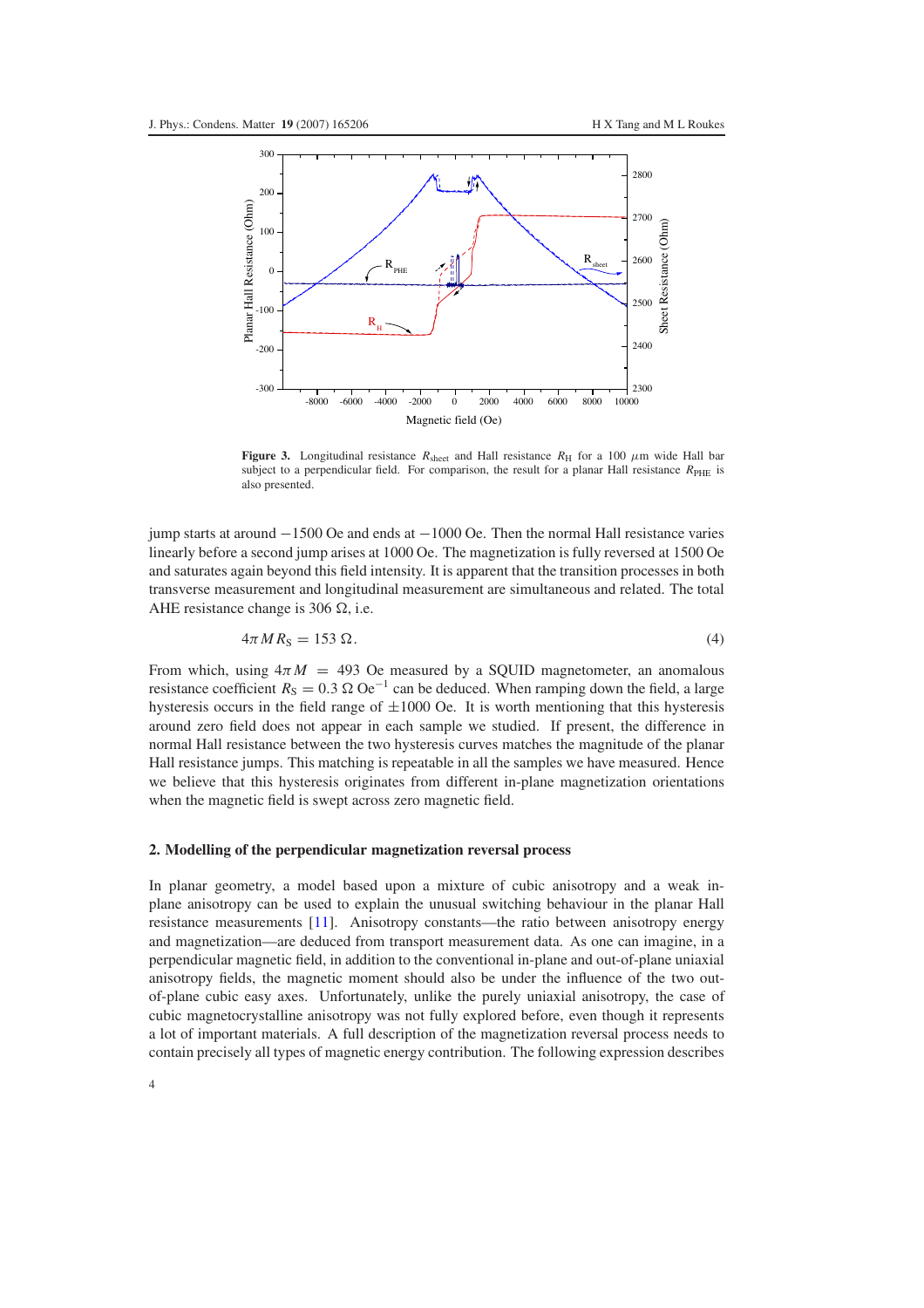∂ *E*

<span id="page-4-5"></span>a complete free energy for magnetization in 3D space:

$$
E = K_{\rm ui} \left( \frac{\mathbf{M} \cdot \mathbf{u}_i}{M_s} \right)^2 + K_{\rm uo} \left( \frac{\mathbf{M} \cdot \mathbf{n}}{M_s} \right)^2 + K_1 (\alpha_1^2 \alpha_2^2 + \alpha_2^2 \alpha_3^2 + \alpha_3^2 \alpha_1^2) + 2\pi (\mathbf{M} \cdot \mathbf{n})^2 - \mathbf{M} \cdot \mathbf{H}
$$
\n(5)

where the direction cosines  $(\alpha_1, \alpha_2, \alpha_3) = (M_x/M, M_y/M, M_z/M) \cdot \mathbf{n}$  is the out-of-plane unit vector, and  $\mathbf{u}_i$  is a unit vector defining the in-plane anisotropy orientation.  $K_{\text{ui}}$  and  $K_{\text{uo}}$  are inplane and out-of-plane uniaxial anisotropy constants, respectively. For Ga<sub>1-*x*</sub>Mn<sub>*x*</sub>As thin film grown on a low temperature GaAs substrate,  $K_{ui}$  has a negative value and  $K_{uo}$  is positive.  $K_1$  is the cubic anisotropy constant, and the higher order magnetocrystalline energy contributions are ignored. The fourth term is the magnetostatic energy, i.e. demagnetization field induced shape anisotropy. The last term represents the Zeeman energy. As we have shown in [\[11\]](#page-10-2), the in-plane uniaxial anisotropy is very weak; hence in the analysis of out-of-plane magnetization reversal, for simplicity we will abandon this term. The out-of-plane uniaxial anisotropy, originating from the compressive strain that exists at the Ga1<sup>−</sup>*x*Mn*x*As/GaAs interface, favours the alignment of magnetization in the plane and accordingly has a positive value. One theoretical calculation predicted a value of the uniaxial anisotropy field of about 3000 Oe [\[9\]](#page-10-0). Combining it with the shape anisotropy, an effective out-of-plane uniaxial anisotropy energy can be defined as

$$
E_{\mathbf{u}} = 2\pi \left( 1 + \frac{2K_{\mathbf{u}\mathbf{v}}}{4\pi M_{\mathbf{s}}^2} \right) (\mathbf{M} \cdot \mathbf{n})^2 = 2\pi \eta (\mathbf{M} \cdot \mathbf{n})^2 \tag{6}
$$

<span id="page-4-1"></span>where  $\eta = 1 + \frac{H_{\text{uo}}}{4\pi M_s}$  would be a number of the order of 10 (in our sample  $4\pi M_s = 500$  Oe). Here  $H_{uo}$  is the out-of-plane uniaxial field, defined by  $H_{uo} = \frac{2K_{uo}}{M_s}$ . By using the coordinate system depicted in figure [1,](#page-2-0) for a field **H** applied perpendicular to the film, the magnetic free energy density is written as

$$
E(\theta, \varphi) = \frac{1}{4} K_1 (\sin^4 \theta \cos^2 2\varphi + \sin^2 2\theta) + 2\pi \eta M^2 \cos^2 \theta - MH \cos \theta. \tag{7}
$$

<span id="page-4-2"></span>Since the field is applied along the *z* direction, no additional variable is needed to describe its orientation. The stable equilibrium conditions can be expressed in polar coordinates as

$$
\frac{\partial E}{\partial \theta} = 0,\tag{8}
$$

<span id="page-4-3"></span>
$$
\frac{\partial E}{\partial \varphi} = 0,\tag{9}
$$

$$
\frac{\partial^2 E}{\partial \theta^2} \frac{\partial^2 E}{\partial \varphi^2} - \left(\frac{\partial^2 E}{\partial \varphi^2}\right)^2 > 0,
$$
\n(10)

$$
\frac{\partial^2 E}{\partial \varphi^2} > 0. \tag{11}
$$

<span id="page-4-0"></span>These equations put a restriction on the angle  $\varphi$  of the equilibrium position

$$
\cos 2\varphi = 0,\tag{12}
$$

<span id="page-4-4"></span>which is the same as the in-plane situation. Depending on the magnetization history, the magnetization remains in the directions of minimum energy with  $\varphi = 45°, 135°, 215°$  or 305°. The weak in-plane uniaxial anisotropy may cause the actual  $\varphi$  orientations to deviate by a very small angle from those angles. An effective one-dimensional energy density can be found by substituting the value determined by equation [\(12\)](#page-4-0) into equation [\(7\)](#page-4-1):

$$
E_{\text{eff}}(\theta) = \frac{1}{4}K_1 \sin^2 2\theta + 2\pi \eta M^2 \cos^2 \theta - MH \cos \theta.
$$
 (13)

This free energy density expression is analogous to the in-plane energy density (equation (1) in  $[11]$ ), but with opposite signs for both the cubic term and the uniaxial term. Here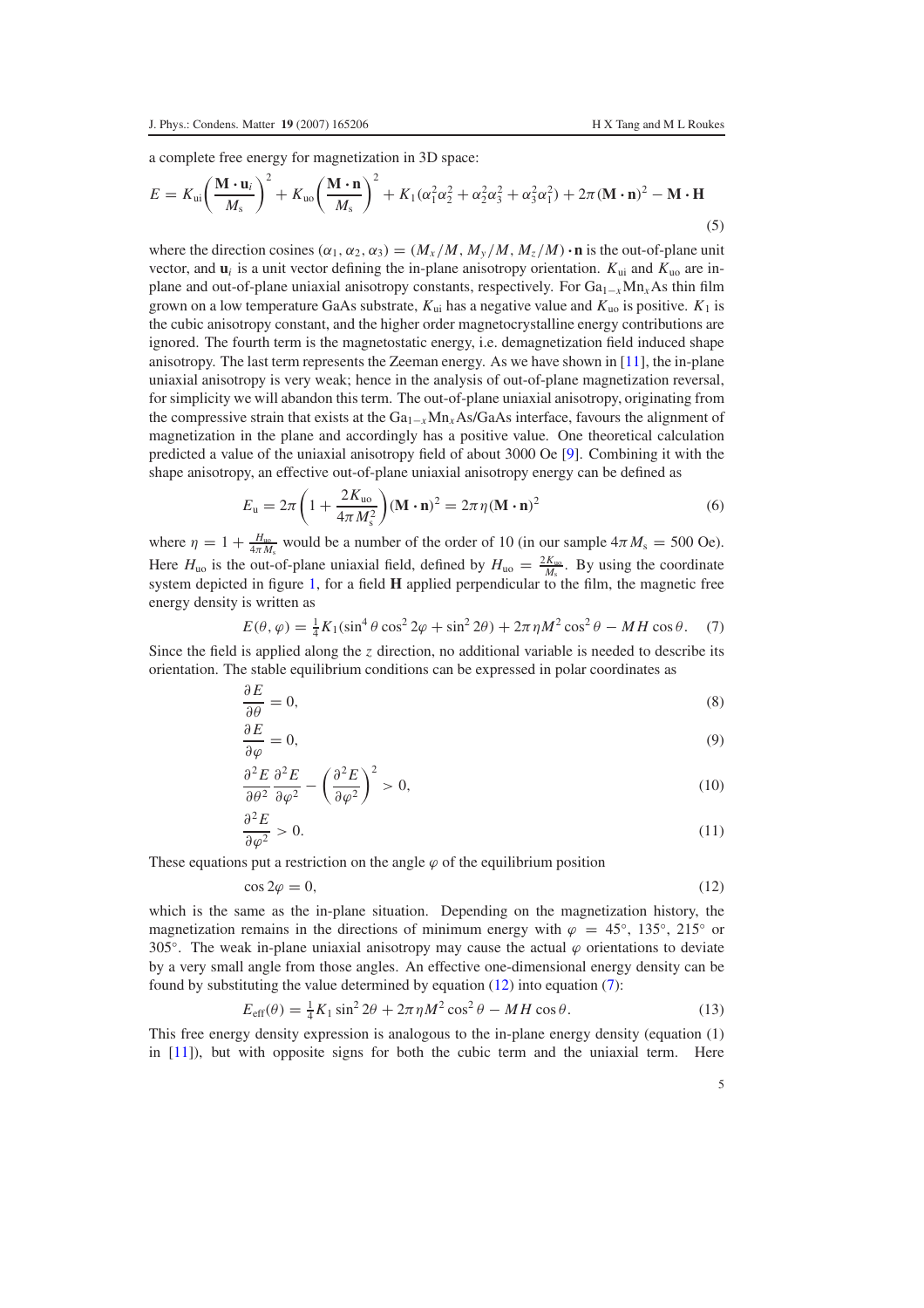<span id="page-5-2"></span>

**Figure 4.** An illustration of three energy minima for out-of-plane free energy. The horizontal axis is the polar angle. In this particular diagram a large positive field is applied.

<span id="page-5-1"></span><span id="page-5-0"></span>the out-of-plane uniaxial anisotropy is much stronger than the in-plane uniaxial anisotropy. The competition between this uniaxial anisotropy and cubic anisotropy provides a unique magnetization reversal process and is able to account for all the anomalous normal magnetoresistance behaviour. At zero external field, the stable solutions for  $\theta$  are multiples of 90 $\degree$ . Since  $\theta$  is in the range of [0 $\degree$ , 180 $\degree$ ], instead of four equilibrium orientations, now only three exist at zero field: 0◦, 90◦ and 180◦. For nonzero external field, they may move away from these angular values and can be solved directly from equations  $(8)$ – $(11)$  or from the analysis of the effective energy density described by equation [\(13\)](#page-4-4):

$$
M\sin\theta\{H - [(H_{\rm cA} + 4\pi\eta M)\cos\theta - 2H_{\rm cA}\cos^3\theta]\} = 0
$$
\n(14)

$$
H_{\rm cA}\cos 4\theta - 4\pi \eta M \cos 2\theta + H \cos \theta > 0. \tag{15}
$$

<span id="page-5-3"></span>Here  $H_{cA} = 2|K_1|/M$  is the cubic anisotropy field whose value has been obtained through planar Hall resistance measurements. Equation [\(14\)](#page-5-0) gives

$$
\sin \theta = 0 \Rightarrow \theta_1 = 0^\circ, \qquad \theta_3 = 180^\circ \tag{16}
$$

$$
\theta_2 = 90^\circ - \delta_0, \qquad \text{with } (H_{\text{cA}} + 4\pi \eta M) \sin \delta_0 = H + 2H_{\text{cA}} \sin^3 \delta_0. \tag{17}
$$

The first two solutions are north/south poles in polar coordinates, representing a saturated out-of-plane magnetization. The third solution is a close to plane solution ( $\theta \sim 90°$ ). The direction to which the magnetization is directed is determined by the criteria equation [\(15\)](#page-5-1) and the magnetic history. Figure [4](#page-5-2) exemplifies the situation when a large positive magnetic field is applied. In such a case, magnetization is saturated in the positive *z* direction and  $\theta$  coordinate stays at zero  $(\theta_1)$ .

We use the analysis of the magnetic anisotropy energy in equation [\(13\)](#page-4-4) as a basis for understanding the abnormal magnetization reversal shown in figure [3.](#page-3-0) In a high positive field, the magnetization saturates at  $\theta = \theta_1$ , which is the only stable solution. On reducing the magnetic field, a new stable magnetization orientation  $\theta = \theta_2$  starts to develop. In the presence of thermal excitation and interaction of local defects, magnetic domains can be launched in this new polarization. This nucleation field is hereafter referred to as  $H_N$  and is defined by

$$
\frac{\partial^2 E(\theta, H_N)}{\partial \theta^2} = 0 \quad \text{and} \quad \frac{\partial E(\theta, H_N)}{\partial \theta} = 0. \tag{18}
$$

Simple calculus yields

$$
H_{\rm Cl} = H_{\rm N} = \frac{\sqrt{6}H_{\rm cA}}{9} \left(1 + \frac{4\pi\eta M}{H_{\rm cA}}\right)^{3/2}.
$$
 (19)

6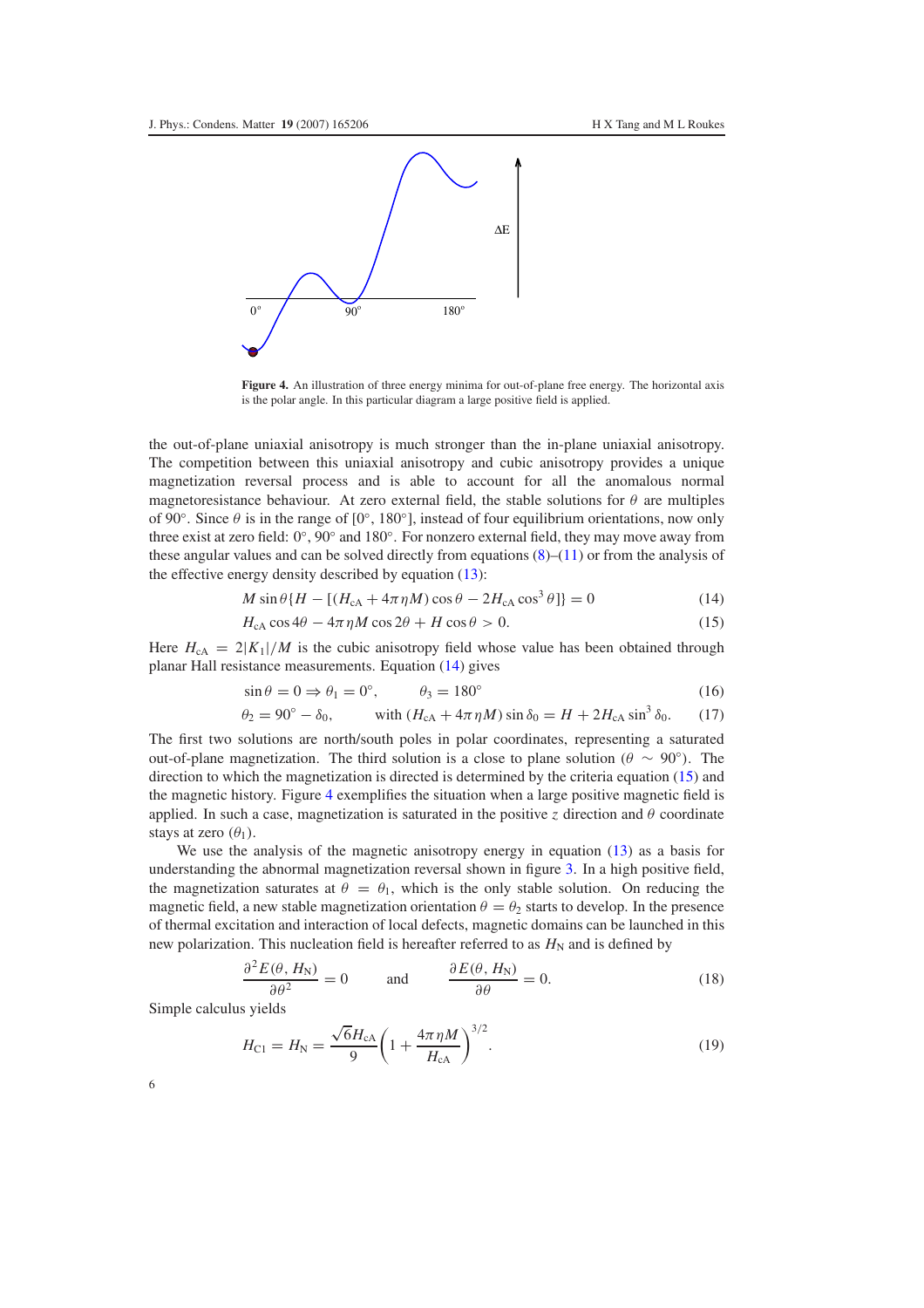This critical field has its direct origin from the cubic anisotropy energy surface of Ga1<sup>−</sup>*x*Mn*x*As. There is no correspondence in a conventional magnetic material with uniaxial anisotropy, evident from the fact that  $H_{C1}$  approaches infinity when  $H_{cA}$  goes to zero.

The domains of the second phase grow continuously on further reducing the field. Note that for perpendicularly magnetized films, the energetics is different from the in-plane situation, where single domain behaviour appears on a macroscopic scale and magnetization switching is achieved through domain wall nucleation, depinning and subsequent sweeping through the sample. A distinct domain wall pinning energy density has to be overcome in the switching process. For perpendicular magnetization the final magnetization states are continuously distributed and the domain wall pinning energy cannot be described by a definite value. The difference in magnetic domain structure for perpendicular magnetized films and in-plane magnetized films has been observed by scanning Hall microscopy and scanning SQUID microscopy at low temperature [\[15\]](#page-10-6). The film with perpendicular magnetization has a maze domain structure more similar to those of conventional ferromagnetic materials, whereas the film with in-plane magnetization has unconventional domain structures that show no evidence of a domain wall in a fairly large area (about 300  $\mu$ m by 300  $\mu$ m). Therefore upon decreasing the external field, once the free energy at  $\theta_2$  matches that of  $\theta_1$ , i.e.  $E = 0$  in equation [\(13\)](#page-4-4), domain wall nucleation processes terminate and all domains fall into this new, more favourable stable configuration and eliminate domain structure on a fairly large scale. Coherent domain wall rotation starts to dominate magnetization reorientation. This critical field  $H_{C2}$ , can be obtained by solving the equation

$$
E(\theta = 0, H = H_{C2}) = E(\theta = \theta_2, H = H_{C2}).
$$
\n(20)

For  $H_{\rm cA} = 0$ , i.e. only uniaxial anisotropy terms are present, this equation gives  $H_{\rm c2} =$  $4\pi \eta M$ , in agreement with the coercivity predicted by the Stoner–Wohlfarth model for uniaxial crystalline anisotropic materials. For nonzero  $H_{cA}$  values, the root is not straightforward. An analytical solution does exist but it is very complicated. For large  $H_{cA}$ , by expanding  $cos(\theta)$  to the second order of  $\theta$ , a nice approximation can be derived:

$$
H_{\rm C2} = 2\pi \eta M \bigg[ 1 + \frac{1}{2(1 + H_{\rm cA}/4\pi \eta M)} \bigg].
$$
 (21)

This is the initial field of the linear normal Hall resistance in figure [3.](#page-3-0) Hereafter the magnetization starts to evolve coherently with external field according to equation [\(17\)](#page-5-3). In this region, it is more convenient to express **M** in terms of its out-of-plane component

$$
H = (H_{cA}/M + 4\pi \eta)M_{\perp} + 2H_{cA}M_{\perp}^3/M^3.
$$
 (22)

Since *M*<sup>⊥</sup> ∼ 0, the third-order term can be ignored. Consequently the perpendicular component of magnetization is a linear function of external field

$$
M_{\perp} = H/(H_{\rm cA}/M + 4\pi \eta). \tag{23}
$$

Again, in the limit of  $H_{cA} = 0$ , the conventional uniaxial magnetic behaviour is restored. For magnetic moments close to in-plane orientations, the cubic anisotropy field effectively combines with uniaxial anisotropy fields and behaves like an ordinary uniaxial magnet with regards to the *z*-component of the magnetization. This linear dependence of the perpendicular component of **M** around zero external field has been observed by SQUID measurements. The spin polarization of Ga1<sup>−</sup>*x*Mn*x*As determined by the spin-LED method has also demonstrated a similar behaviour [\[16\]](#page-10-7).

This linear evolution of magnetization comes to an end at an external field  $H_{C3} = -H_{C2}$ where its energy matches the magnetic energy at  $\theta = \theta_3$ . Following that, a nucleation process to create domains  $\theta_3$  dominates. This nucleation process persists until the intermediate state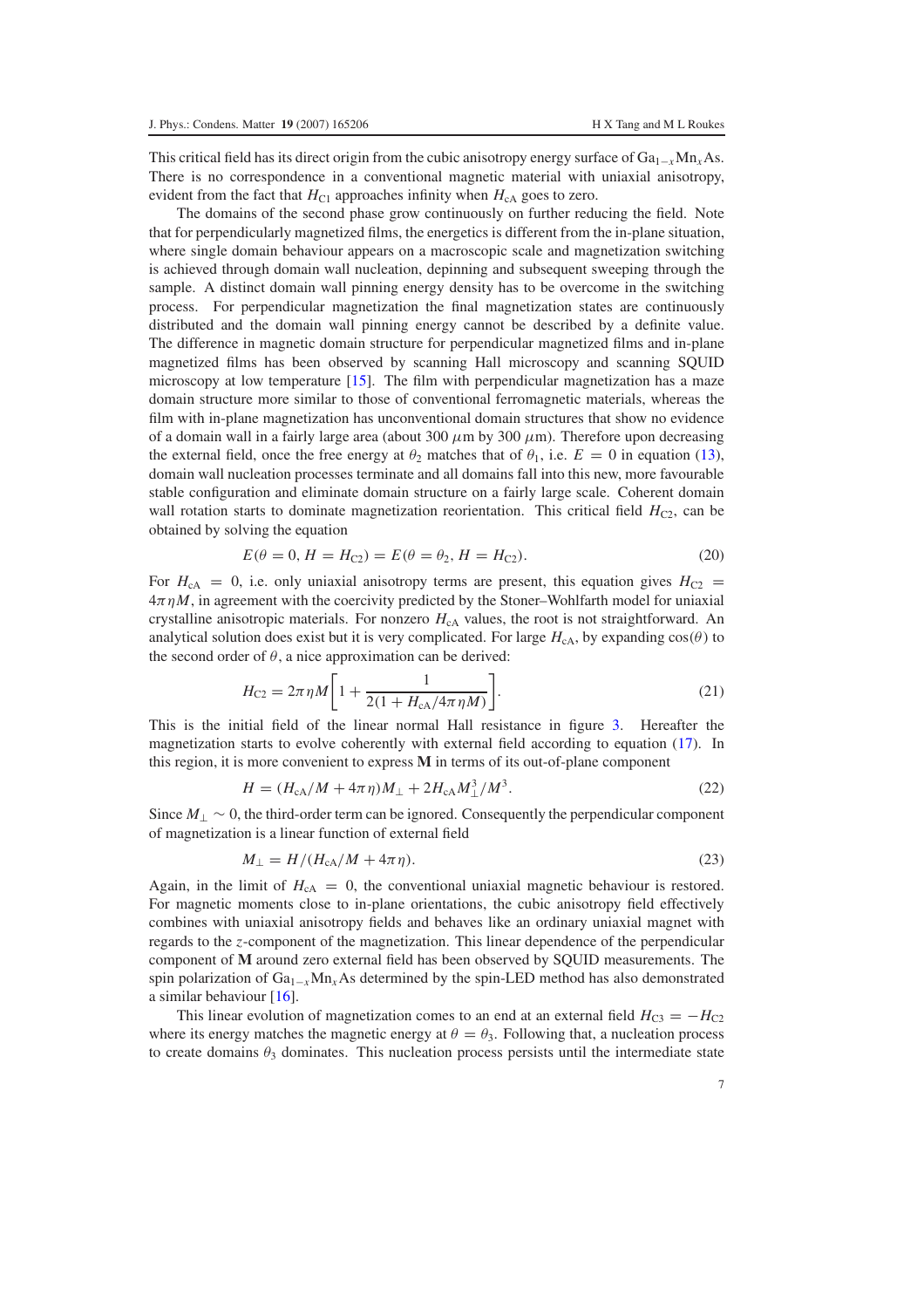<span id="page-7-1"></span>

**Figure 5.** Characteristic fields for films with perpendicular field: nucleation fields,  $\pm H_N$ , and domain annihilation fields,  $H_{C2,3}$ . Magnetization precesses coherently in the linear Hall resistance region close to zero field.

 $\theta = \theta_2$  vanishes at a large negative threshold field  $H_{C4} = -H_{C1}$ . Domain walls disappear beyond this field and the magnetization reversal is accomplished.

Both longitudinal magnetoresistance and normal Hall resistance shown in figures [2](#page-2-1) and [3](#page-3-0) can be explained by the preceding analysis of the magnetization process. In a down-swept field, the overall transition sequence of  $\theta$  coordinate is summarized as  $\theta = 0^\circ \rightarrow$  nucleation,  $\rightarrow \theta = \theta_2 \sim 90^{\circ}$ , coherent rotation,  $\rightarrow$  nucleation  $\rightarrow \theta = 180^{\circ}$ . For longitudinal resistance,  $\sin^2 \theta$  in equation [\(2\)](#page-1-1) changes from 0 to a value close to 1 then back to 0. From equation (2), the size of the two jumps is  $|\rho_{\parallel} - \rho_{\perp}|/2 \sim 36 \Omega$ , consistent with the observed value. In the  $\theta \sim \theta_2$  region,  $\theta$  deviates from 90° by a small number, therefore according to equation [\(2\)](#page-1-1) the sheet resistance exhibits an almost constant value that matches the sheet resistance with inplane magnetization (figure [2](#page-2-1) inset). The two jumps in the normal Hall resistance and normal sheet resistance reflect the magnetization transitions from 0° to ~90° and from ~90° to 180°. The nucleation starts at around 1460 Oe  $(H_N)$  and ends at about 990 Oe  $(H_{C2})$ . Employing simulated  $H_{cA} = 2400$  Oe in [\[11\]](#page-10-2), we estimate  $4\pi \eta M = 1635 \pm 65$  Oe.

<span id="page-7-0"></span>A more accurate value can be deduced by fitting to the linear part of the Hall resistance. To first order in  $M_{\perp}$ , the Hall resistance in equation [\(3\)](#page-1-2) gives

$$
R_{\rm H} = R_{\rm S} 4\pi M_{\perp}.
$$
\n<sup>(24)</sup>

By applying equation  $(4)$  and equation  $(24)$  we have

$$
R_{\rm H} = \frac{R_{\rm S} 4\pi M}{H_{\rm cA} + 4\pi \eta M} H = \frac{303 \,\Omega/2}{H_{\rm cA} + 4\pi \eta M} H. \tag{25}
$$

A typical fitting is presented in figure [5,](#page-7-1) indicating  $H_{ca} + 4\pi \eta M = 3972$  Oe. And the effective uniaxial anisotropy field is

$$
4\pi \eta M = 1572 \text{ Oe.}
$$
\n
$$
(26)
$$

The value of  $\eta$  is found to be 3.1, giving a perpendicular uniaxial anisotropy field of 1072 Oe.

Our next task is to understand the hysteresis behaviour in the low field region of the normal Hall resistance data. The fact that the resistance difference matches the value of the planar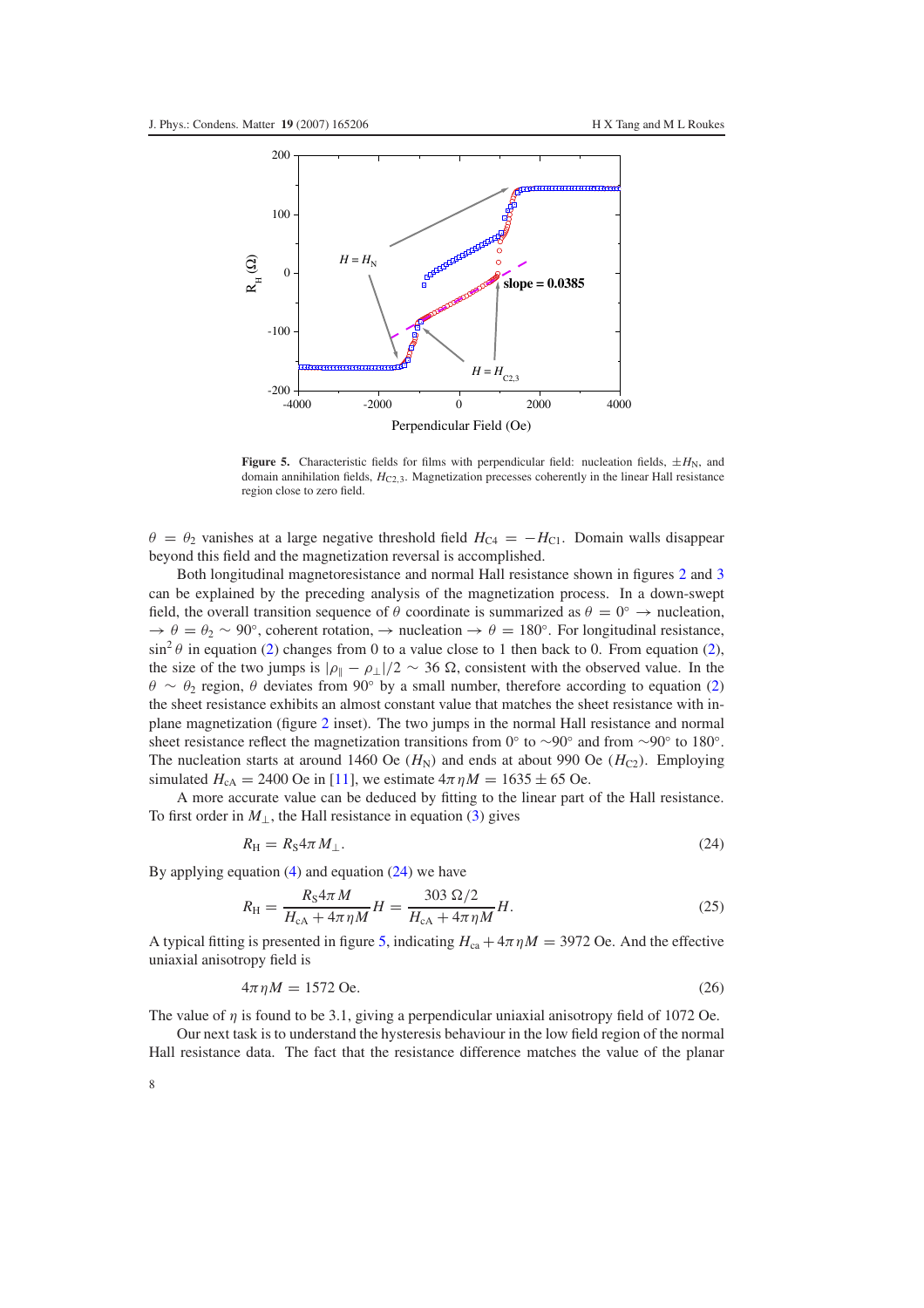<span id="page-8-0"></span>

**Figure 6.** Illustration of the origin of hysteresis in out-of-plane Hall measurement. (a) When the perpendicular magnetic field sweeps up and down across the zero, the in-plane magnetizations are orthogonal, giving a resistance difference the same as the spontaneous planar Hall resistance jumps. (b) Plot of magnetic anisotropy surface in 3D space.

Hall resistance jumps convinces us that the magnetization must follow a trajectory depicted in figure  $6(a)$  $6(a)$ . As illustrated, the magnetization curve falls into different stable trajectories with orthogonal  $\varphi$  values. When the perpendicular field is swept across zero, the in-plane angles are normal to each other for the up-sweep cycle and the down-sweep cycle, producing a resistance difference the same as that for the spontaneous planar Hall resistance jumps. We attribute the hysteresis to uncontrolled misalignment of the vertical magnetic field with the film normal or the remnant fields of in-plane split magnet pairs. If the external field is applied exactly along the film normal, the magnetization trajectory will be random. But in all our experiments, once set up, reproducible hysteresis patterns are observed on all samples. Suppose the external field is slightly tilted away from the firm normal by coordinates  $(\theta_0, \varphi_0)$ , then equation [\(5\)](#page-4-5) is rewritten as

$$
E(\theta, \varphi) = \frac{1}{4} K_1 \sin^4 \theta \cos^2 2\varphi - MH \sin \theta \sin \theta_0 \cos(\varphi - \varphi_0)
$$
  
 
$$
+ \frac{1}{4} K_1 \sin^2 2\theta + 2\pi \eta M^2 \cos^2 \theta - MH \cos \theta \cos \theta_0.
$$
 (27)

The terms containing angle  $\varphi$  is similar to the in-plane magnetic anisotropy energy with cubic energy replaced by  $K_1 \sin^4 \theta$  and the effective magnetic field replaced by  $H \sin \theta \sin \theta_0$ . The  $\varphi$  coordinate evolution depends on the ratio between these coefficients, whose values vary significantly on approaching the poles. It is not surprising that, for an external field not perfectly aligned along the field normal, the magnetization  $\varphi$  coordinate will switch alternatively along possible configurations in successive field cycles.

## **3. Magnetic sweep in an arbitrary direction in 3D space: a mixture of the anomalous Hall effect and the planar Hall effect**

The model we present above can be verified by sweeping a magnetic field in 3D space. By programming the vector magnet, we tilt the magnetic field off from the orientation direction with azimuthal angle  $\varphi$  fixed at 15° off the [110] direction. In figure [7,](#page-9-2) the measured Hall resistance is shown as a function of the magnetic field component along the *x* axis.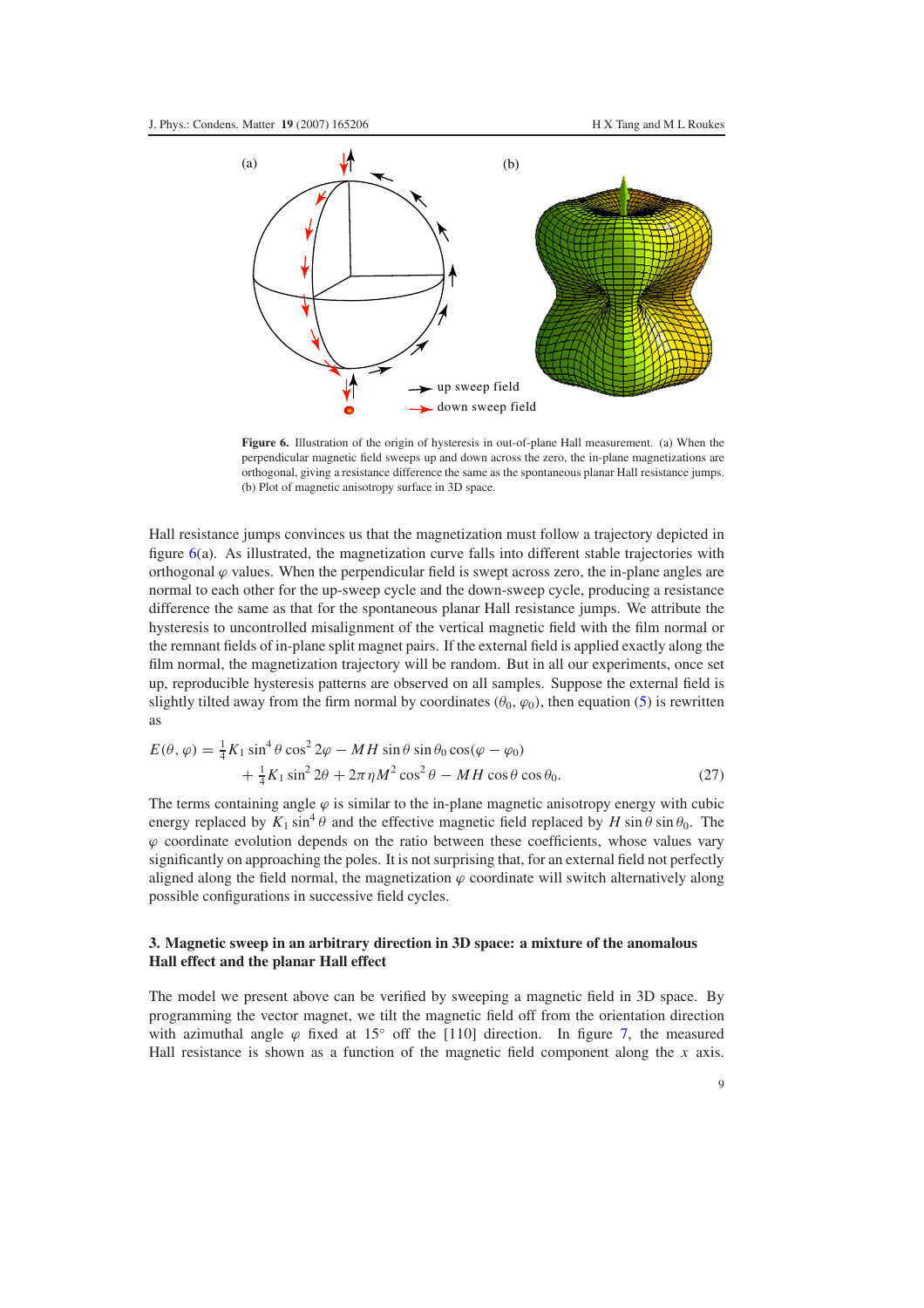<span id="page-9-2"></span>

**Figure 7.** When magnetic field is swept across zero along an arbitrary direction in 3D space, the Hall resistance shows evolution from out-of-plane behaviour to an in-plane planar Hall effect behaviour.

At angles larger than 80◦, the Hall resistance shows similar behaviour to that of out-ofplane measurement. When the magnetic field tilt angle becomes smaller than 80◦, in-plane energy minima become accessible in the field span. Therefore, complex transition patterns involving both out-of-plane and in-plane easy axes start to develop. As expected, in figure [7,](#page-9-2) at intermediate tilt angle, a mixture of anomalous Hall resistance and planar Hall resistance appears. When the magnetic field lies completely in the plane, the out-of-plane easy axis becomes inaccessible and only planar Hall transitions remains.

In conclusion, through planar Hall resistance and normal Hall resistance measured at liquid helium temperature, we have deduced all the magnetic anisotropy fields: the cubic anisotropy field, 2400 Oe, the in-plane uniaxial anisotropy field, 133 Oe (along [110]), the out-of-plane uniaxial anisotropy field, 1072 Oe. To our knowledge, this kind of technique has not been established before. The deduced out-of-plane uniaxial anisotropy field is significantly less than the theoretical prediction made by Dietl *et al* [\[9\]](#page-10-0). Systematic study of magnetic anisotropy on Ga1<sup>−</sup>*x*Mn*x*As epilayers with varying thickness and Mn concentration will enable further examination of existing theories regarding the origin of the mechanism of magnetic anisotropy and ferromagnetism. Meanwhile, we have measured the spontaneous magnetoresistance anisotropy constant  $\rho_{\perp} - \rho_{\parallel} \sim -72 \Omega$ , and the anomalous Hall resistance coefficient  $4\pi MR_S = 153 \Omega$ . Both of them have their origins in the spin–orbit interaction; it is not clear how these numbers are related.

#### <span id="page-9-1"></span><span id="page-9-0"></span>**Acknowledgments**

We acknowledge support from DARPA under grants DSO/SPINS-MDA 972-01-1-0024.

#### **References**

- [1] Ohno H 1998 *Science* **[281](http://dx.doi.org/10.1126/science.281.5379.951)** 951 and references therein
- [2] Moore G P, Ferré J, Mougin A, Moreno M and Däweritz L 2003 *J. Appl. Phys.* 94 [4530](http://dx.doi.org/10.1063/1.1601690)